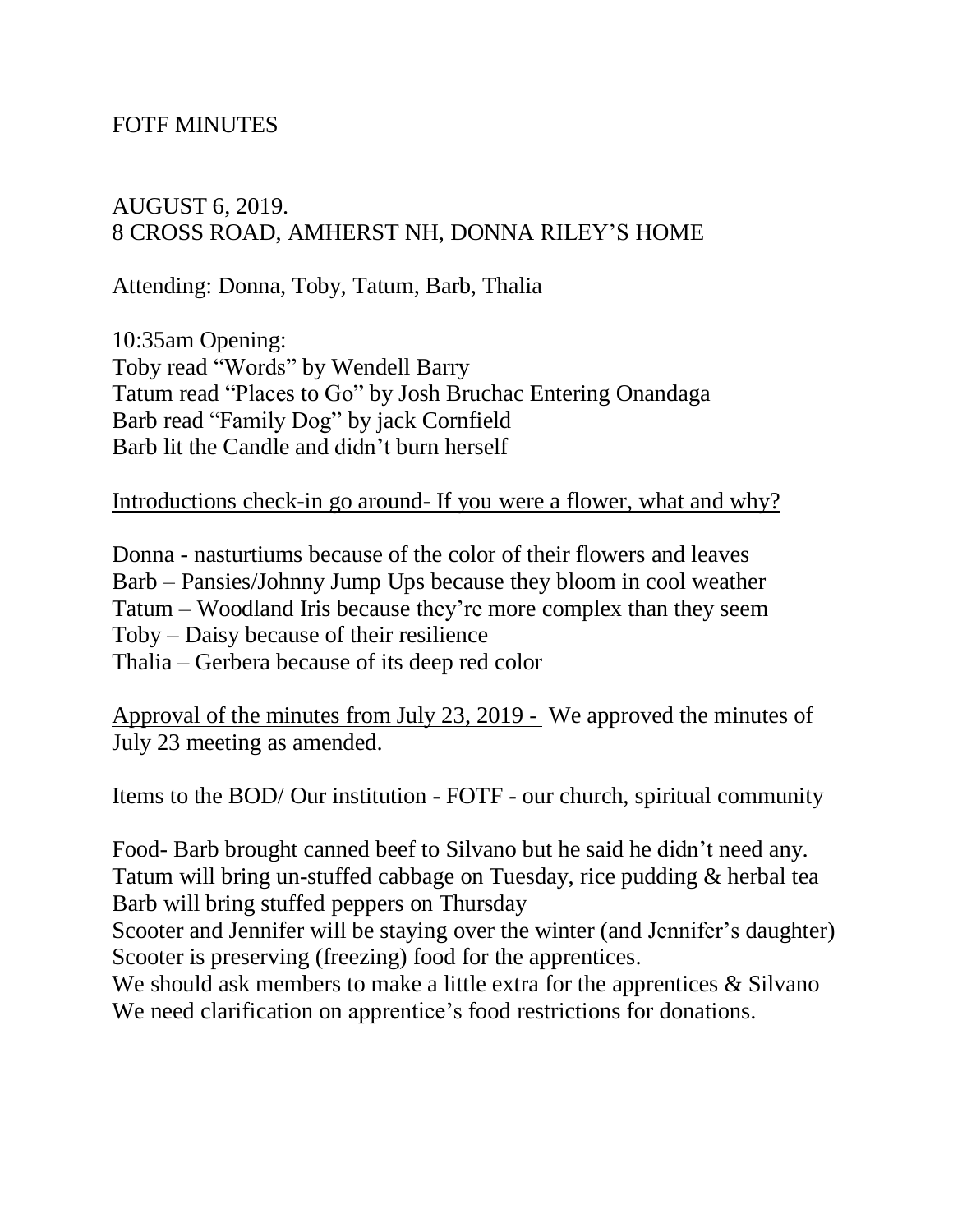Dane and Maija are a couple, living in the small trailer. Would like better accommodations. Farm is approved for two permanent housing units. Need fundraising to erect another one. Ability to have trailers on farm property?

Silvano is moving to apartment over café but there is NO FURNITURE! He would like a futon. Barb will research organic cotton/wool.

Apprentices are part of the farm's stated goal of Biodynamic education

Dane is going to Biodynamic conference this year. Who is paying for this?

# FUNDRAISING.

We would need \$5000 for an attorney for 501c3 for ECF Yggdrasil offered to hold 501c3 for fundraising. Anthony pushing back. What do we see ourselves as? Educational or commercial? We need to define our "story"

Harvest work days:

Barb will ask Jacob/Dane for scheduled harvest date ranges so we can start building interest

We need a sign-up sheet for both labor and food prep

Where and how will we post this information?

Need "story" of the health and healing benefits of summer, winter, local Need to emphasize benefit of spending time talking with farmers/apprentices Can be a family outing (for those veggies where knives not used) Bring a friend!

Need newsletter to issue a 'save the date' for harvest date ranges

What is our platform for communication? Question for FCC and Board.

Should we charge for farm tours or have a donation jar in farm store? Joel Salatin charges for farm-to-table tours. How much?

Donna found a wooden cow cutout in the garage. She will 'borrow' it and have it restored/painted to use for donations..